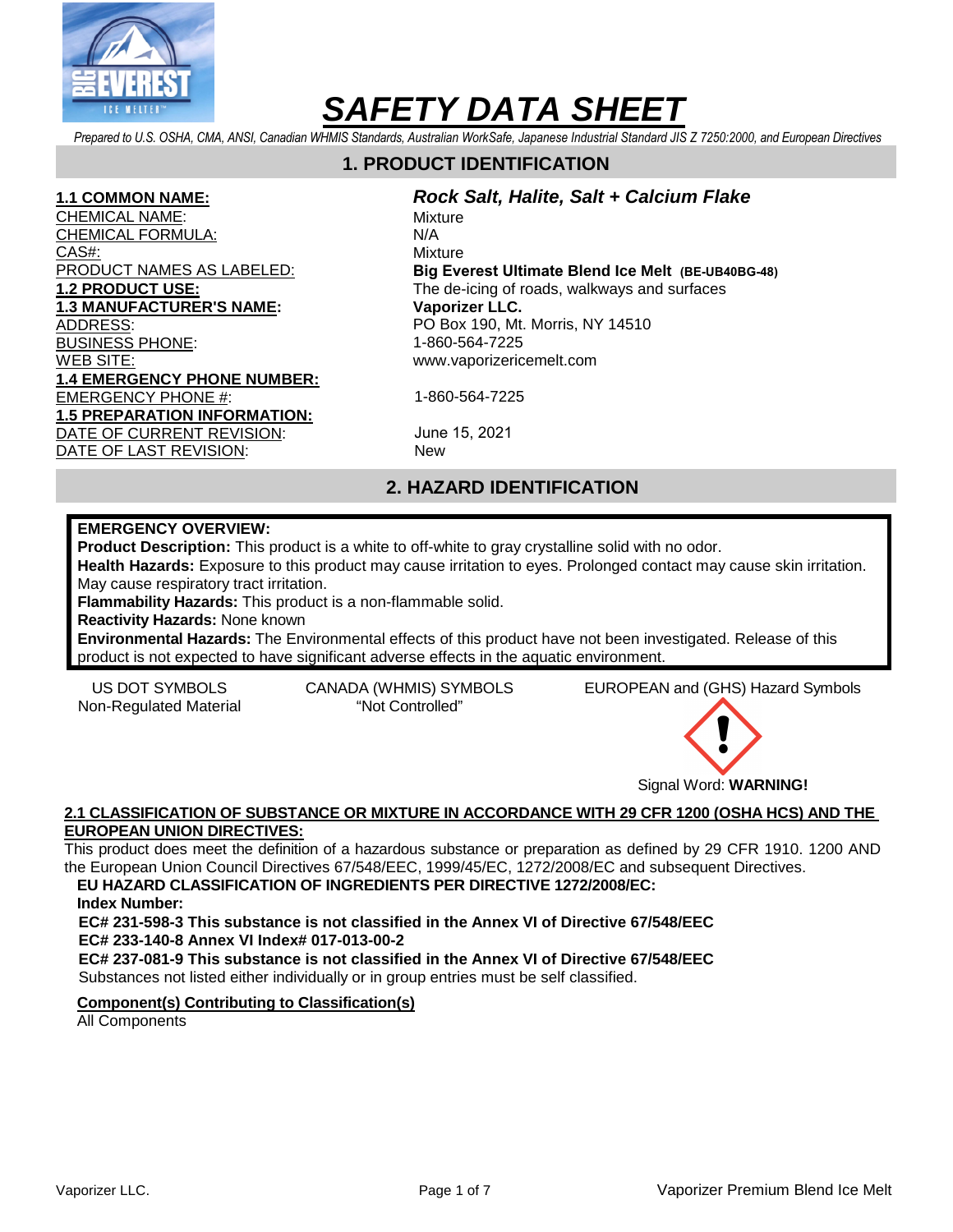

#### **2.2 LABEL ELEMENTS:**

#### **GHS Hazard Classification(s):**

Skin Irritant Category 2

Eye Irritant Category 2A STOT SE Category 3

H315: Causes skin irritation

H319: Causes serious eye irritation

H335: May cause respiratory irritation

#### **Hazard Statement(s): Precautionary Statement(s):**

P261: Avoid breathing fume/mist/vapors/spray. P264: Wash skin after handling. P271: Use only outdoors or in a well-ventilated area. P280: Wear protective gloves/protective clothing/eye protection.

### **EU HAZARD CLASSIFICATION OF INGREDIENTS PER DIRECTIVE 1999/45/EC:**

[Xi] Irritant

#### **Risk Phrases:**

R36/37/38: Irritating to eyes, respiratory system and skin

### **Safety Phrases:**

S24/25: Avoid contact with skin and eyes S45: In case of accident or if you feel unwell, seek medical attention immediately,

#### **2.3 HEALTH HAZARDS OR RISKS FROM EXPOSURE:**

**SYMPTOMS OF OVEREXPOSURE BY ROUTE OF EXPOSURE:** The most significant routes of exposure for this product are by inhalation, skin contact, eye contact or ingestion.

#### **ACUTE:**

**INHALATION:** Inhalation may be irritating to the respiratory tract.

**CONTACT WITH SKIN:** Repeated or prolonged contact may cause skin irritation.

**EYE CONTACT:** Contact may irritate the eyes, resulting in redness or watering.

**INGESTION:** Ingestion of a large quantity may cause gastrointestinal irritation with nausea and vomiting. **CHRONIC**: None known

**TARGET ORGANS: Acute:** Eyes, Skin, Respiratory System **Chronic:** None Known

# **3. COMPOSITION AND INFORMATION ON INGREDIENTS**

| <b>Hazardous Ingredients:</b>                                                                                                                | WT%       | CAS#       | <b>EINECS#</b> | Hazard<br><b>Classification</b> | <b>Risk Phrases</b> |
|----------------------------------------------------------------------------------------------------------------------------------------------|-----------|------------|----------------|---------------------------------|---------------------|
| Sodium Chloride                                                                                                                              | 85-92%    | 7647-14-5  | 231-598-3      | [Xi] Irritant                   | R36/37/38           |
| Calcium Chloride                                                                                                                             | $8 - 15%$ | 10043-52-4 | 233-140-8      | [Xi] Irritant                   | R36                 |
| YPS (Yellow Prussiate of Soda)<br>Sodium Ferrocyanide                                                                                        | 0.0075%   | 13601-19-9 | 237-081-9      | Not Classified                  | None                |
| Balance of other ingredients is less than 1% in concentration (or 0.1% for carcinogens, reproductive<br>toxins, or respiratory sensitizers). |           |            |                |                                 |                     |

NOTE: ALL WHMIS required information is included in appropriate sections based on the ANSI Z400.1-2010 format. This product has been classified in accordance with the hazard criteria of the CPR and the SDS contains all the information required by the CPR, EU Directives and the Japanese Industrial Standard JIS Z 7250: 2000.

# **4. FIRST-AID MEASURES**

#### **4.1 DESCRIPTION OF FIRST AID MEASURES:**

**EYE CONTACT:** If product enters the eyes, open eyes while under gentle running water for at least 15 minutes. Seek medical attention if irritation persists.

**SKIN CONTACT:** If product contacts skin, wash skin thoroughly with soap and water after handling. Seek medical attention if irritation develops and persists.

**INHALATION:** If breathing becomes difficult, remove victim to fresh air. If necessary, use artificial respiration to support vital functions. Seek medical attention.

**INGESTION:** If product is swallowed, call physician or poison control center for most current information. If professional advice is not available, do not induce vomiting. Never induce vomiting or give diluents (milk or water) to someone who is unconscious, having convulsions, or who cannot swallow. Seek medical advice. Take a copy of the label and/or SDS with the victim to the health professional.

**MEDICAL CONDITIONS AGGRAVATED BY EXPOSURE:** None known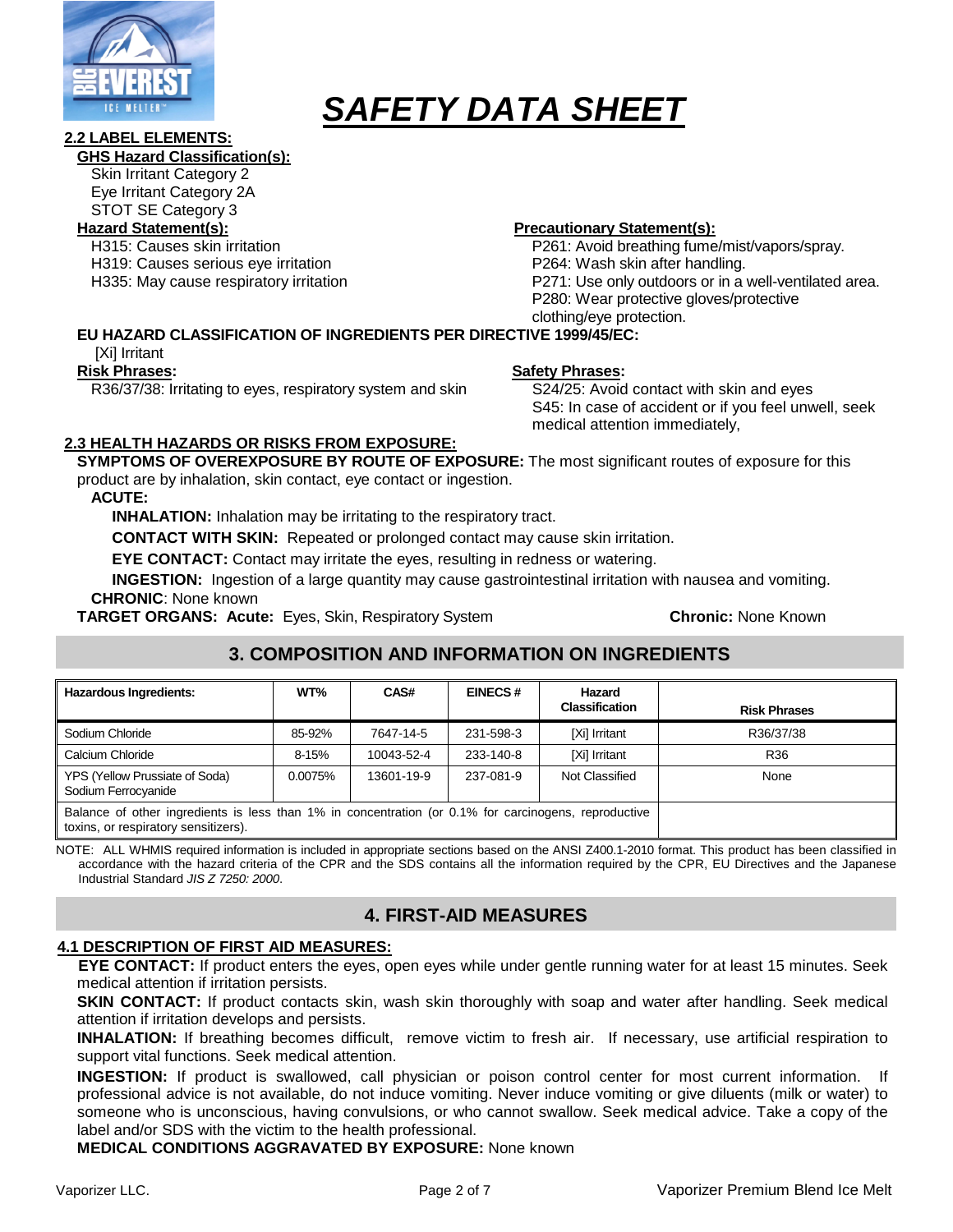

# **4.2 SYMPTOMS AND EFFECTS, BOTH ACUTE AND DELAYED:**

Exposure to this product may cause irritation to skin and eyes. Inhalation of dust may cause irritation to respiratory system. May be harmful if swallowed with digestive tract irritation and vomiting.

**4.3 RECOMMENDATIONS TO PHYSICIANS:** Treat symptoms and eliminate overexposure.

# **5. FIRE-FIGHTING MEASURES**

#### **5.1 FIRE EXTINGUISHING MATERIALS:**

Use fire extinguishing methods below:

| Water Spray: Yes | Carbon Dioxide: Yes  |
|------------------|----------------------|
| Foam: Yes        | Dry Chemical: Yes    |
| Halon: Yes       | Other: Any "C" Class |
|                  |                      |

#### **5.2 UNUSUAL FIRE AND EXPLOSION HAZARDS:**

None known

Explosion Sensitivity to Mechanical Impact: No

#### Explosion Sensitivity to Static Discharge: No **5.3 SPECIAL FIRE-FIGHTING PROCEDURES:**

Incipient fire responders should wear eye protection. Structural firefighters must wear Self-Contained Breathing Apparatus and full protective equipment. Isolate materials not yet involved in the fire and protect personnel. Move containers from fire area if this can be done without risk; otherwise, cool with carefully applied water spray. If possible, prevent runoff water from entering storm drains, bodies of water, or other environmentally sensitive areas.





#### **Hazard Scale: 0** = Minimal **1** = Slight **2** = Moderate **3** = Serious **4** = Severe \* = Chronic hazard

### **6. ACCIDENTAL RELEASE MEASURES**

#### **6.1 PERSONAL PRECAUTIONS, PROTECTIVE EQUIPMENT AND EMERGENCY PROCEDURES:**

#### See section 8.2 for Exposure Controls.

#### **6.2 ENVIRONMENTAL PRECAUTIONS:**

No specific hazards connected with leaks and splits.

#### **6.3 SPILL AND LEAK RESPONSE:**

Sweep up spilled materials and place in appropriate container for disposal or re-use. Dispose of in accordance with U.S. Federal, State, and local hazardous waste disposal regulations and those of Canada and its Provinces, those of Australia, Japan and EU Member States (see Section 13, Disposal Considerations).

# **7. HANDLING and STORAGE**

#### **7.1 PRECAUTIONS FOR SAFE HANDLING:**

Establish good personal hygiene and work practices. Always wash hands and face before eating, drinking or smoking. **7.2 STORAGE AND HANDLING PRACTICES:**

Store in a dry area with <75% relative humidity to avoid caking.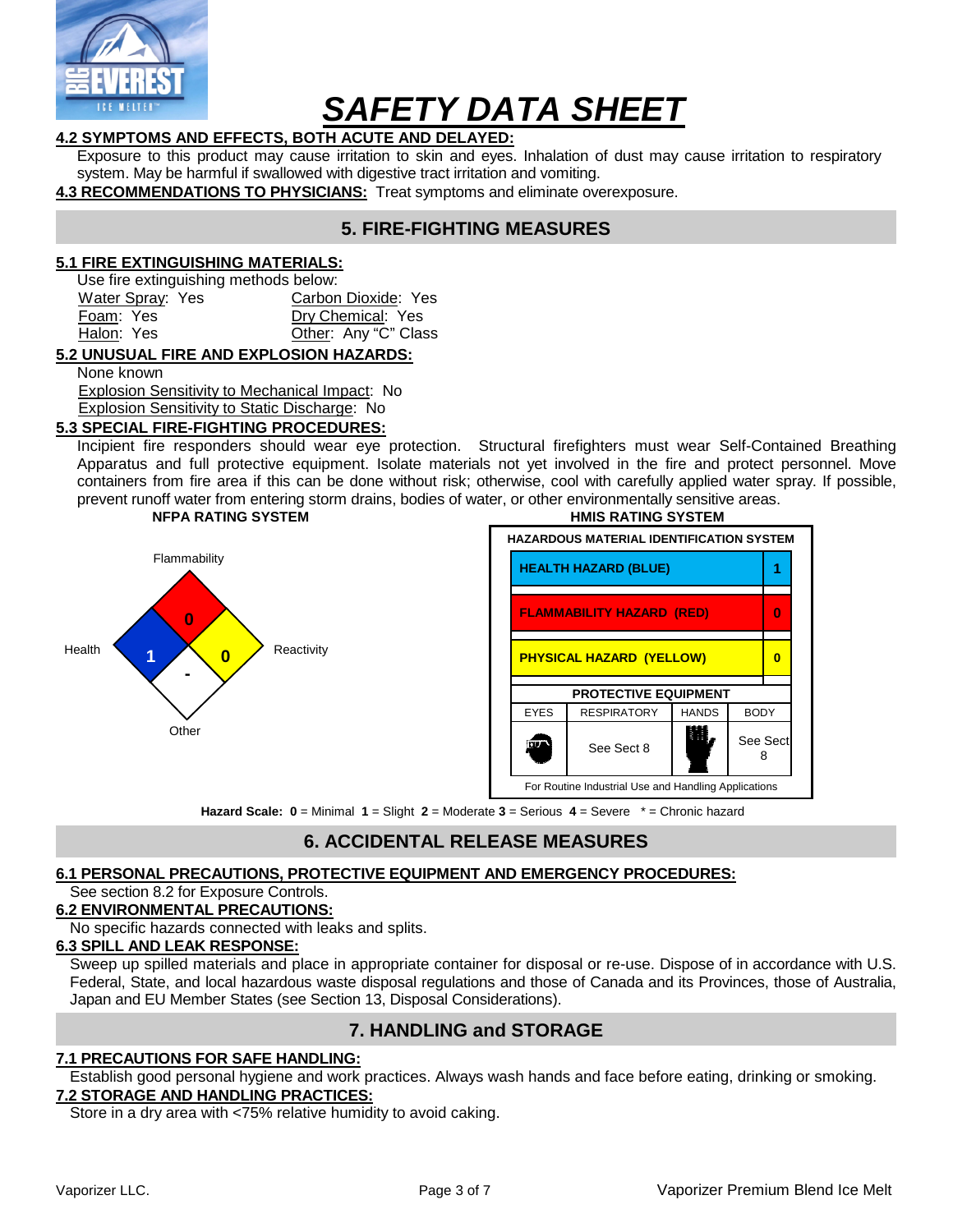

#### **7.3 SPECIFIC USES:**

De-icing roads and walkways.

### **8. EXPOSURE CONTROLS - PERSONAL PROTECTION**

#### **8.1 EXPOSURE PARAMETERS:**

| <b>Chemical Name</b> | CAS#      | <b>ACGIH TLV</b>                | <b>TWA</b><br>OSHA              |
|----------------------|-----------|---------------------------------|---------------------------------|
| Sodium<br>Chloride   | 7647-14-5 | 10 mg/m <sup>3</sup> Total Dust | 15 mg/m <sup>3</sup> Total Dust |

#### **8.2 EXPOSURE CONTROLS:**

**VENTILATION AND ENGINEERING CONTROLS:** Use with adequate ventilation to ensure exposure levels are maintained below the limits provided above.

The following information on appropriate Personal Protective Equipment is provided to assist employers in complying with OSHA regulations found in 29 CFR Subpart I (beginning at 1910.132) or equivalent standard of Canada, or standards of EU member states (including EN 149 for respiratory PPE, and EN 166 for face/eye protection), and those of Japan. Please reference applicable regulations and standards for relevant details.

**RESPIRATORY PROTECTION:** Not normally required when using this product. If necessary, use only respiratory protection authorized in the U.S. Federal OSHA Respiratory Protection Standard (29 CFR 1910.134), equivalent U.S. State standards, Canadian CSA Standard Z94.4-93, the European Standard EN149, or EU member states.

**EYE PROTECTION** Safety glasses or goggles are recommended to prevent eye contact. If necessary, refer to U.S. OSHA 29 CFR 1910.133, Canadian Standards, and the European Standard EN166, Australian Standards, or relevant Japanese Standards.

**HAND PROTECTION:** Protective gloves are recommended to prevent skin contact. If necessary, refer to U.S. OSHA 29 CFR 1910.138, the European Standard DIN EN 374, the appropriate Standards of Canada, Australian Standards, or relevant Japanese Standards.

**BODY PROTECTION:** Use body protect appropriate to task being performed. If necessary, refer to appropriate Standards of Canada, or appropriate Standards of the EU, Australian Standards, or relevant Japanese Standards.

### **9. PHYSICAL and CHEMICAL PROPERTIES**

### **9.1 INFORMATION ON BASIC PHYSICAL AND CHEMICAL PROPERTIES:**

**APPEARANCE (Physical State) and COLOR:** This product is a white to off-white to gray crystalline solid. **ODOR:** None **ODOR THRESHOLD:** Not Applicable **pH:** Not Applicable **MELTING/FREEZING POINT:** Not Applicable **BOILING POINT:** >2575°F **FLASH POINT:** Not Applicable **EVAPORATION RATE (n-BuAc=1):** Not Available **FLAMMABILITY (SOLID, GAS):** Not Applicable **UPPER/LOWER FLAMMABILITY OR EXPLOSION LIMITS:** Not Applicable **VAPOR PRESSURE (mm Hg @ 20°C (68**°**F):** 2.4 mm @ 1376°F **VAPOR DENSITY:** Not Applicable **RELATIVE DENSITY:** Not Applicable **DENSITY:** Not Applicable **SPECIFIC GRAVITY:** Not Available **SOLUBILITY IN WATER:** 317 g/l @ 60°F **WEIGHT PER GALLON:** Not Available **PARTITION COEFFICENT (n-octanol/water):** Not Applicable **AUTO-IGNITION TEMPERATURE:** Not Applicable **DECOMPOSITION TEMPERATURE:** Not Available **VISCOSITY:** Not Available **VOC g/l / Lb/gal:** Not Available **9.2 OTHER INFORMATION:**

No additional information available.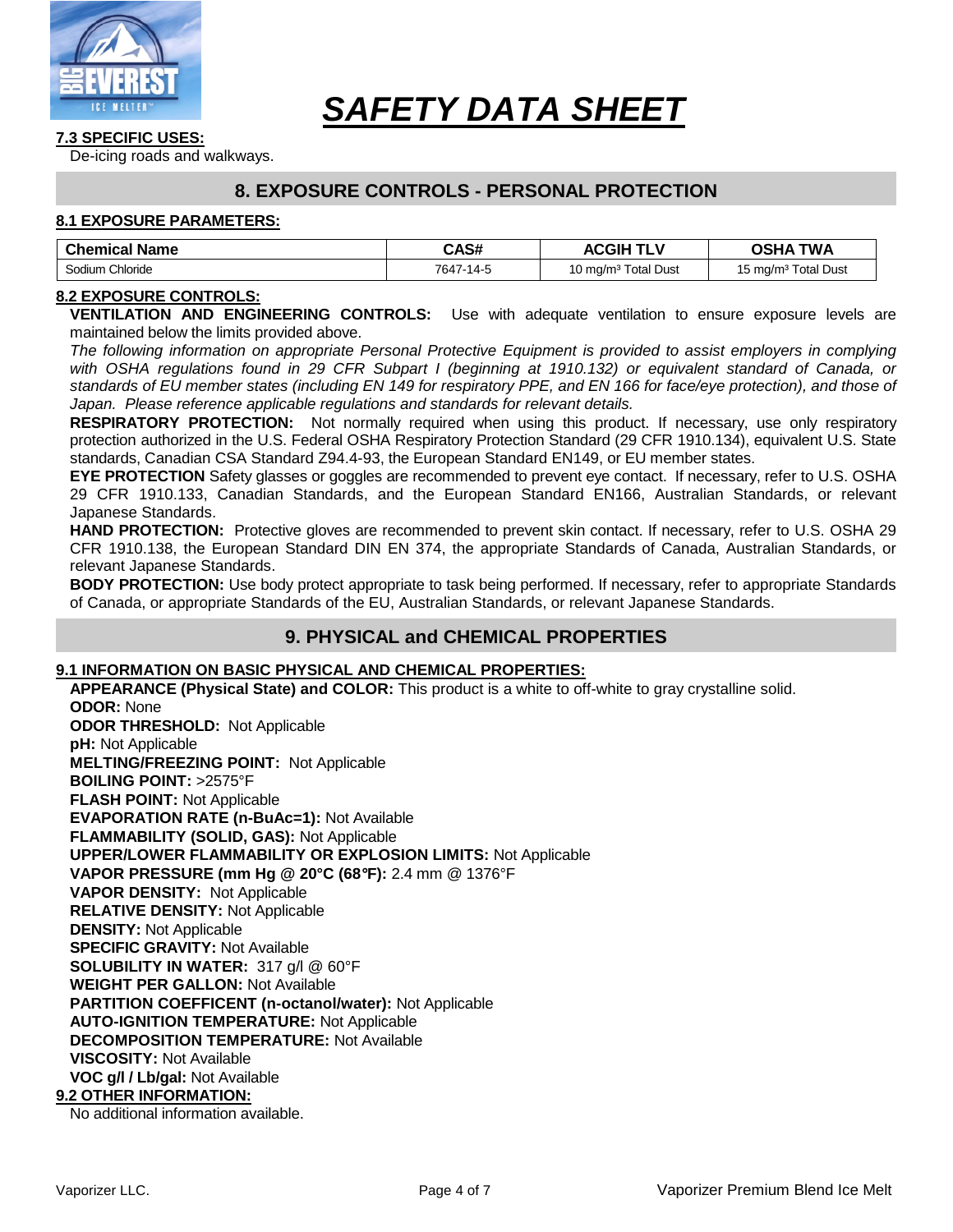

# **10. STABILITY and REACTIVITY**

#### **10.1 REACTIVITY:**

This product is not reactive.

#### **10.2 STABILITY**:

Stable under conditions of normal storage and use.

#### **10.3 POSSIBILITY OF HAZARDOUS REACTIONS**:

Chemical reactions occur when this product is involved with strong acids such as sulfuric or nitric acid.

#### **10.4 CONDITIONS TO AVOID:**

Incompatible materials

#### **10.5 MATERIALS WITH WHICH SUBSTANCE IS INCOMPATIBLE:**

Strong acids

#### **10.6 HAZARDOUS DECOMPOSITION PRODUCTS:**

Thermal decomposition products include hydrochloric acid.

# **11. TOXICOLOGICAL INFORMATION**

#### **11.1 INFORMATION ON TOXICOLOGICAL EFFECTS:**

**TOXICITY DATA:** 

CAS#: 7647-14-5

Oral, rat: LD50 = 3,000 mg/kg;

**SUSPECTED CANCER AGENT:** None of the ingredients within this product are found on the following lists: FEDERAL OSHA Z LIST, NTP, IARC, or CAL/OSHA and therefore are not considered to be, or suspected to be, cancer-causing agents by these agencies.

**IRRITANCY OF PRODUCT:** This product may be irritating to skin, eyes or respiratory system.

**SENSITIZATION TO THE PRODUCT:** This product is not considered a respiratory system or skin sensitizer.

**REPRODUCTIVE TOXICITY INFORMATION:** No information concerning the effects of this product and its components on the human reproductive system.

**SPECIFIC TARGET ORGAN TOXICITY – SINGLE EXPOSURE:** Eyes, Respiratory System and Skin

#### **SPECIFIC TARGET ORGAN TOXICITY – REPEATED EXPOSURE:** None known

**ASPIRATION HAZARD:** None

# **12. ECOLOGICAL INFORMATION**

#### **12.1 TOXICITY:**

This material is water soluble and occurs naturally, and is unlikely to have any long term effect on the environment. However, large or frequent applications or spills can have a potentially damaging effect on the environment.

#### **12.2 PERSISTENCE AND DEGRADABILITY:**

This material is not organic and therefore does not undergo biodegradation.

#### **12.3 BIOACCUMULATIVE POTENTIAL:**

Based on available information, the sodium chloride present may bioaccumulate in some aquatic organisms.

#### **12.4 MOBILITY IN SOIL:**

This material is water soluble and is expected to move rapidly with surface water or ground water flows.

#### **12.5 RESULTS OF PBT ANDvPvB ASSESSMENT:**

No specific data available on this product.

#### **12.6 OTHER ADVERSE EFFECTS:**

No specific data available on this product.

ALL WORK PRACTICES MUST BE AIMED AT ELIMINATING ENVIRONMENTAL CONTAMINATION.

#### **12.7 WATER ENDANGERMENT CLASS:**

Water endangering in accordance with EU Guideline 91/155-EWG. Not determined

# **13. DISPOSAL CONSIDERATIONS**

#### **13.1 WASTE TREATMENT METHODS:**

Waste disposal must be in accordance with appropriate U.S. Federal, State, and local regulations, those of Canada, Australia, EU Member States and Japan.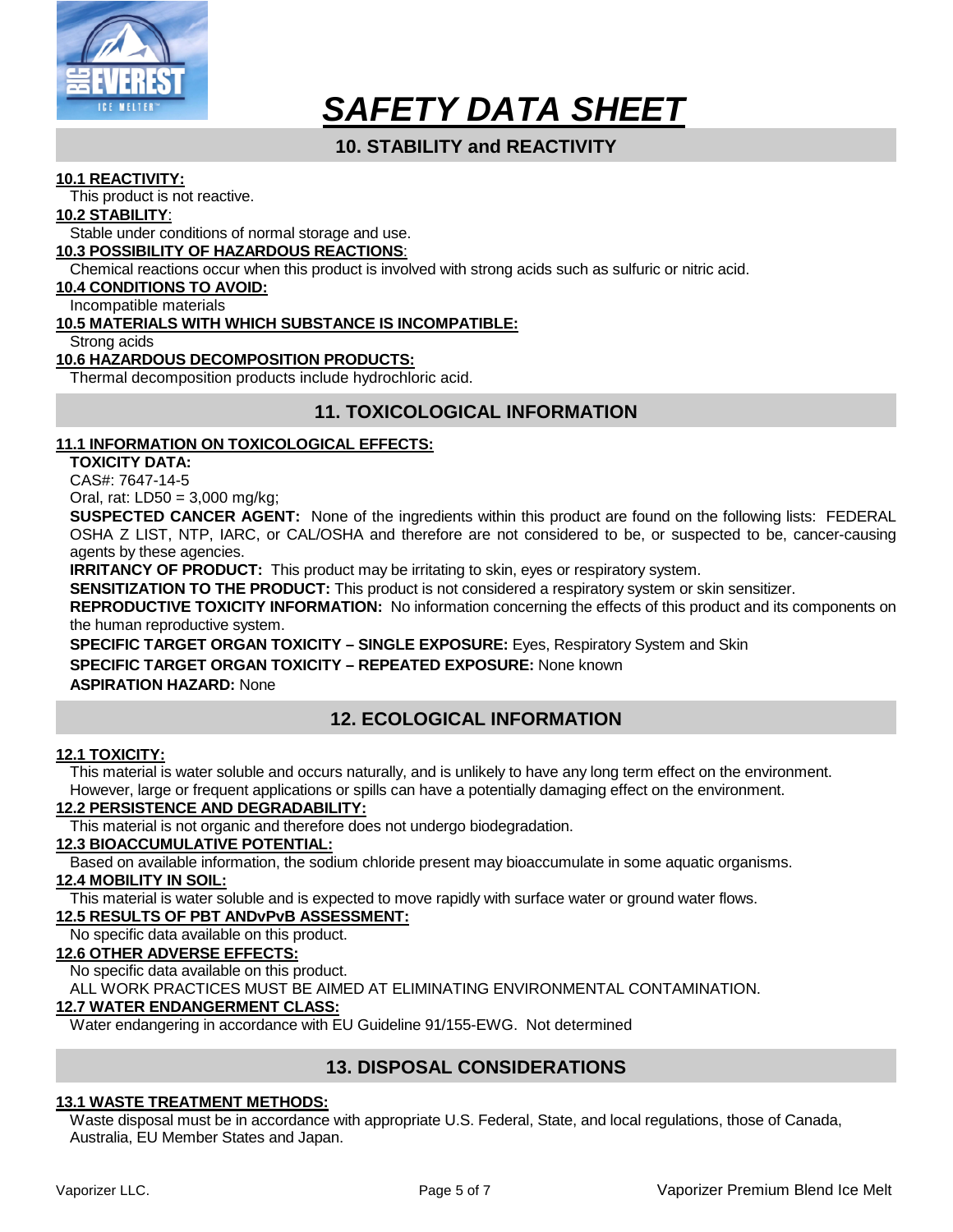

#### **13.2 EU Waste Code:**

Not determined

# **14. TRANSPORTATION INFORMATION**

#### US DOT, IATA, IMO, ADR:

**U.S. DEPARTMENT OF TRANSPORTATION (DOT) SHIPPING REGULATIONS:** This product is classified (per 49 CFR 172.101) by the U.S. Department of Transportation, as follows.

| <b>14.1 PROPER SHIPPING NAME:</b>                                                   | <b>Non-Regulated Material</b> |  |  |  |
|-------------------------------------------------------------------------------------|-------------------------------|--|--|--|
| <b>14.2 HAZARD CLASS NUMBER and DESCRIPTION:</b>                                    | <b>None</b>                   |  |  |  |
| <b>14.3 UN IDENTIFICATION NUMBER:</b>                                               | None                          |  |  |  |
| <b>14.4 PACKING GROUP:</b>                                                          | <b>None</b>                   |  |  |  |
| <b>14.5 DOT LABEL(S) REQUIRED:</b>                                                  | <b>None</b>                   |  |  |  |
| <b>NORTH AMERICAN EMERGENCY RESPONSE GUIDEBOOK NUMBER: None</b>                     |                               |  |  |  |
| <b>RQ QUANTITY:</b>                                                                 | <b>None</b>                   |  |  |  |
| <b>14.6 MARINE POLLUTANT:</b> None of the components of this product are designated |                               |  |  |  |
| be Marine Pollutants (49 CFR 172.101, Appendix B).                                  |                               |  |  |  |
|                                                                                     |                               |  |  |  |

#### **14.7 SPECIAL PRECAUTIONS FOR USER:**

Avoid exposure

#### **14.8 INTERNATIONAL TRANSPORTION:**

INTERNATIONAL AIR TRANSPORT ASSOCIATION SHIPPING INFORMATION (IATA): This product is not considered as dangerous goods.

INTERNATIONAL MARITIME ORGANIZATION SHIPPING INFORMATION (IMO): This product is not considered as dangerous goods.

#### **14.9 TRANSPORT IN BULK ACCORDING TO ANNEX II OF MARPOL 73/78 AND IBC CODE:**

EUROPEAN AGREEMENT CONCERNING THE INTERNATIONAL CARRIAGE OF DANGEROUS GOODS BY ROAD (ADR): This product is not considered by the United Nations Economic Commission for Europe to be dangerous goods.

# **15. REGULATORY INFORMATION**

#### **15.1 UNITED STATES REGULATIONS:**

**U.S. SARA REPORTING REQUIREMENTS:** The components of this product are not subject to the reporting requirements of Sections 302, 304, and 313 of Title III of the Superfund Amendments and Reauthorization Act.

**U.S. SARA THRESHOLD PLANNING QUANTITY:** There are no specific Threshold Planning Quantities for the

components of this product. The default Federal SDS submission and inventory requirement filing threshold of 10,000 lbs (4,540 kg) therefore applies, per 40 CFR 370.20.

#### **U.S. CERCLA REPORTABLE QUANTITY (RQ):** None

**U.S. TSCA INVENTORY STATUS:** The components of this product are listed on the TSCA Inventory or are exempted form listing.

**OTHER U.S. FEDERAL REGULATIONS:** None

**CALIFORNIA SAFE DRINKING WATER AND TOXIC ENFORCEMENT ACT (PROPOSITION 65):** Ingredients within this product are not on the Proposition 65 Lists.

#### **15.2 CANADIAN REGULATIONS:**

**CANADIAN DSL/NDSL INVENTORY STATUS:** All components are DSL Listed, NDSL Listed and/or are exempt from listing.

**OTHER CANADIAN REGULATIONS:** Not applicable.

**CANADIAN ENVIRONMENTAL PROTECTION ACT (CEPA) PRIORITIES SUBSTANCES LISTS:**

This product has been classified in accordance with the hazard criteria of the Controlled Products Regulations and the SDS contains all of the information required by those regulations.

**CANADIAN WHMIS CLASSIFICATION and SYMBOLS:** This product is "Not Controlled", per WHMIS Controlled Product Regulations.

#### **15.3 EUROPEAN ECONOMIC COMMUNITY INFORMATION**:

This product does meet the definition of a hazardous substance or preparation as defined by the European Union Council Directives 67/548/EEC, 1999/45/EC, 1272/2008/EC and subsequent Directives. See Section 2 for full Details.

#### **15.4 AUSTRALIAN INFORMATION FOR PRODUCT:**

The components of this product are listed on the International Chemical Inventory list.

by the Department of Transportation to